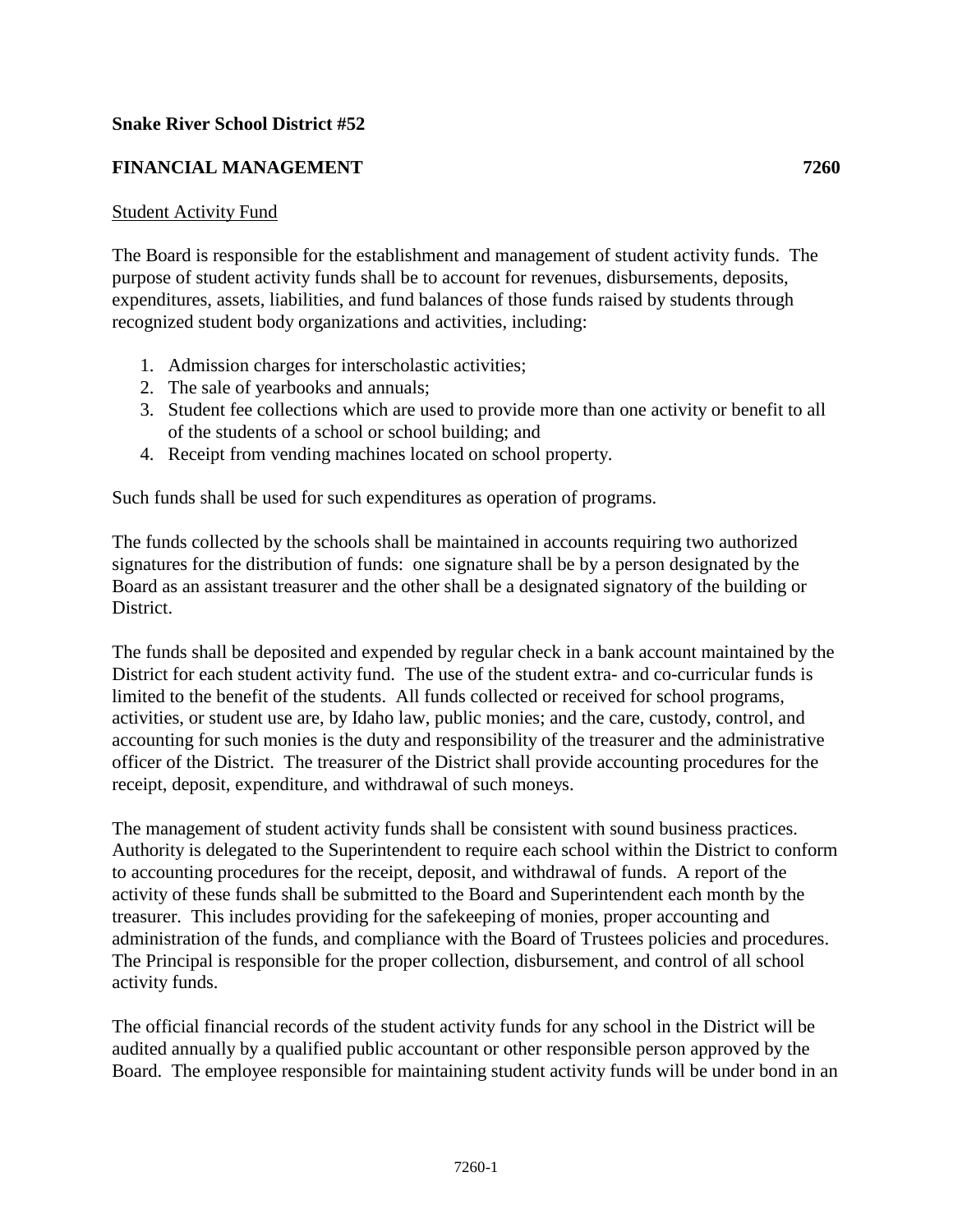amount which protects the maximum funds on hand at any time. An annual report will be prepared for the Board disclosing all results of the audit.

For other activity or student funds, the Board may create a separate fund(s) and implement procedures for the accounting and control of the same.

Projects for the raising of funds shall generally contribute to the educational experience of students and shall not detract from the instructional program. All fundraising projects must have the approval of the principal. Solicitation of funds outside the school must have the approval of the Superintendent.

## Receipts

All cash and check collection will be recorded by the person receiving the collection. A cash receipt will be prepared immediately. Cash receipts are to be issued in numerical sequence.

The receipt must be filled in completely including:

- 1. Date;
- 2. The amount;
- 3. The name of the person or company delivering the funds;
- 4. The source of the funds, such as a fundraiser, yearbook payment, etc; and
- 5. The account code and description of the account.

An actual cash count of all money must be made by the person receiving the funds in the presence of the person delivering the funds.

Checks received will not be post-dated for any reason.

A cash receipt will not be altered for any reason. If an error occurs, the person receiving the cash or check will indicate the receipt was voided, will mark void on the receipt and file the voided receipt in numerical sequence with the copies of the receipts.

The original receipt will be given to the person delivering the money. If an individual mails a check and requests a receipt for the payment, a receipt acknowledging the check number will be prepared and returned to the individual making the payment. The copy of the receipt will be filed in numerical order and retained for auditing purposes.

Access to receipts will be limited to the individual responsible for the particular fund.

If funds are delivered to a building office when the person responsible for the school fund is out of the office, the employee receiving the cash or check will follow the receipt procedures set forth above. The funds will then be locked in a safe until the person responsible for the school fund is available. The individual who received the funds will then count the money in the presence of the person responsible for the school fund and indicate that the money was received. All funds received by clubs or school organizations must be properly documented.